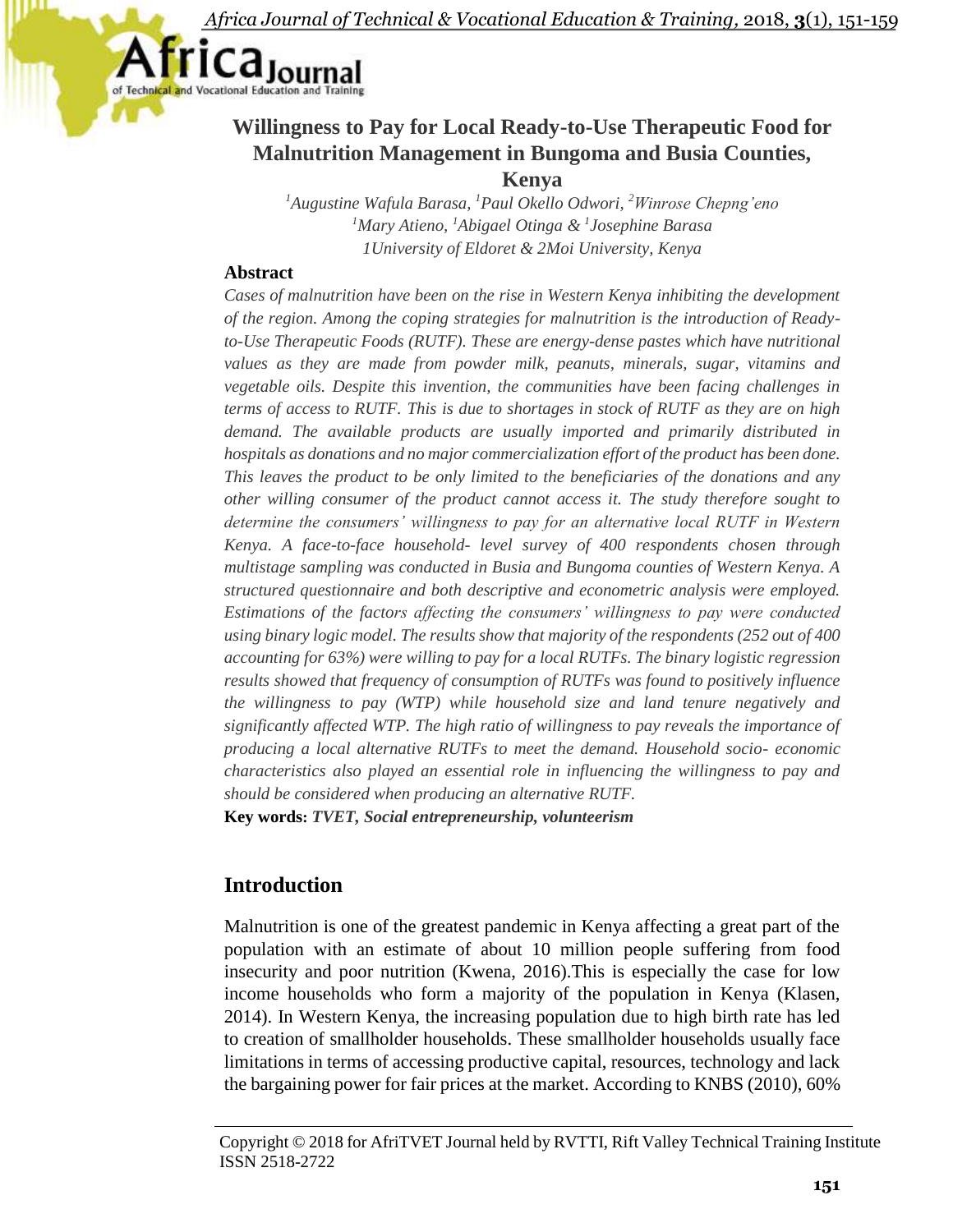of the population in Western Kenya is living below the rural poverty line. This depicts a significant worrying trend as most of the population is unable to afford a daily nutritious balanced diet. Among the implications of malnutrition are: death of expectant women during childbirth or giving birth to underweight babies with slim chances of surviving infancy (Law et al., 2001).

One of the coping strategies that has been introduced to curb malnutrition is the use of Ready-to-use therapeutic food (RUTF). These are energy dense, micronutrient enhanced pastes used in providing essential nutrients needed for malnutrition management (Dibari, El Hadji, Collins & Seal, 2012).

Globally, the demand for RUTF has been steadily increasing yearly. UNICEF, who is the major supplier, started procuring RUTF in 2000. The demand has been furthered by the endorsement of a community-based management approach to acute malnutrition in 2007 by WHO, WFP, UNICEF and the United Nations System Standing Committee on Nutrition (UNSSCN) and the increasing number of pilot programmes (WHO & UNSCN, 2007). By 2016, UNICEF's demand for RUTF stood at 34,000 million tonnes with 13,403 million tonnes accounting for East and South Africa (UNICEF, 2016). This high demand is representative of treatment of more than 2 million children in 47 countries caused by recent emergencies and greater programmatic acceptance (Wagh & Deore, 2014). Despite these volumes, current supply through UNICEF only covers 10% of the estimated global caseload of malnutrition (Wagh & Deore, 2014). Currently, UNICEF's priority is to identify manufacturers in Sub Saharan Africa countries where RUTF is mostly used (UNICEF, 2016). Western Kenya is one of the areas in Sub Saharan Africa where the problem of severe malnutrition persists (Kwena. 2016). As a result of challenges experienced when accessing the RUTF such as shortages, most people in Western Kenya are unable to access the products. The fact that most of the existing RUTF are the donations supplied to regional hospitals and urban centers makes it difficult for members of the community in Western Kenya who live in the rural areas as they have to travel long distances and incur transportation costs (Nagata, et al., 2014). Typical primary ingredients that constitute RUTF include oil, palm, soy peanuts, sugar, whey powder, milk powder and vitamin and mineral supplements (Dibari, El Hadji, Collins, & Seal, 2012). Most of these components grow well in Western Kenya. This calls for an alternative therapy to malnutrition by producing a local RUTF. However, to produce a demand driven product that will appeal to the consumers, there is needed to determine their acceptability and willingness to pay. This has prompted this research that sought to determine whether the people of Western Kenya would be willing to pay in case a local RUTF is produced that would be easily accessible to the locals.

## **Methodology**

The study was conducted in Busia and Bungoma Counties of Western Kenya targeting consumers who were accessing RUTF from the Teso North Hospital and Bungoma County Referral Hospital. Most of these consumers were severely to moderately malnourished patients and children who were suffering from ailments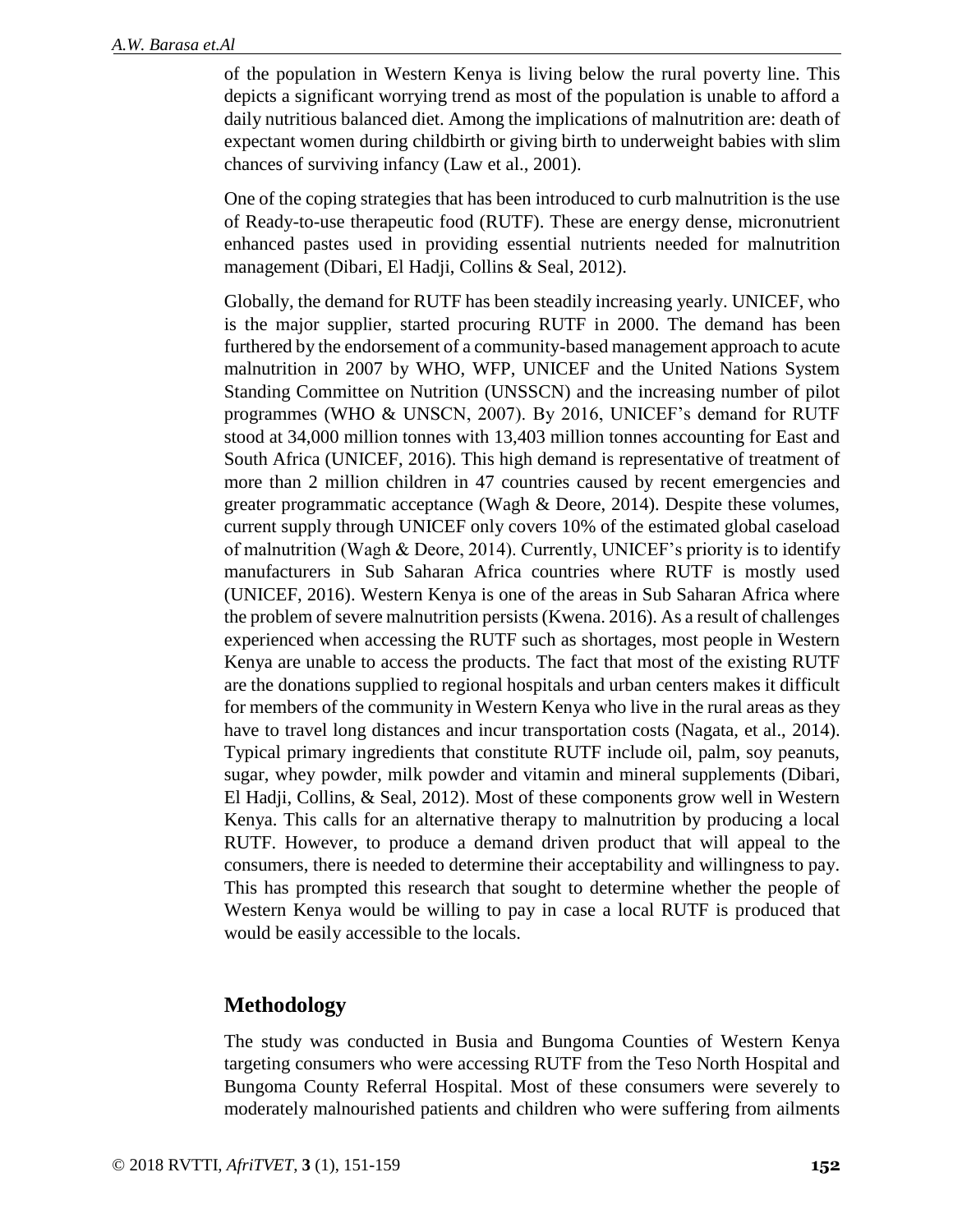that were directly associated with malnutrition such as HIV/AIDs and tuberculosis. For the case of children, their parents responded to the research questions on their behalf. Multi-stage sampling procedure was used in the selection of representative sample. The first step involved purposive selection of Bungoma and Busia counties due to prevalence of malnutrition in the area. Secondly, groups of respondents who were consumers of RUTF were randomly selected using simple random sampling from a database list accessed from records of beneficiaries of RUTF in Bungoma County referral Hospital in Bungoma and Teso North Hospital in Busia. The required sample size was determined by using the Krejcie and Morgan table on sample size selection (Krejcie & Morgan, 1970) which uses the formula:

$$
S = \frac{X^2 NP(1 - P)}{d^2(N - 1) + X^2 P(1 - P)}
$$

Where:

 $S =$  Required Sample size,  $X = Z$  value (1.96 for 95% confidence level), N  $=$ Population Size, P $=$  Population proportion (assumed to be 50%) and  $d =$  Degree of accuracy (5%), expressed as a proportion (.05).

This resulted in a sample population of 351 respondents and was however adjusted to 400 with an equal 200 from each county to give an equal proportion and increase the R-squared value.

Descriptive and econometric analysis was used for the collected data using Statistical Package for Social Sciences (SPSS). Descriptive statistics such as means, minimum and maximum values, frequencies, percentages and standard deviations were used to describe and examine respondents' socio-economic factors determining the use of RUTF. To analyze the factors affecting the WTP for RUTF, a binary logit model was used.

## $Y(0, 1) = \beta 0 + \beta 1 X 1 + \beta 2 X 2 + ... + \beta n X n + \varepsilon$

Where :Y  $(0, 1)$  =Willing to pay  $(1)$  or Not Willing to pay  $(0)$ , X1=Gender, X2= Age, X3=Land holding, X4=Land tenure, X5=Education Level, X6=Marital status, X7=Monthly income, X8=Household size, X9=Farm income,X10= Frequency of consumption of RUTF, X11=distance to RUTF dissémination centres affect the Willingness to pay for a RUTF and  $\varepsilon$  is the error term.

#### **Results**

#### **Socio-Economic Characteristics of the Respondents**

From the results, it was quite evident that majority of the respondents who participated in the study were females represented by 56.8% and followed by males at 43.2%. This could imply that the issue of malnutrition in Western Kenya largely affects females. The results of the respondents' demographic background are presented in Table 1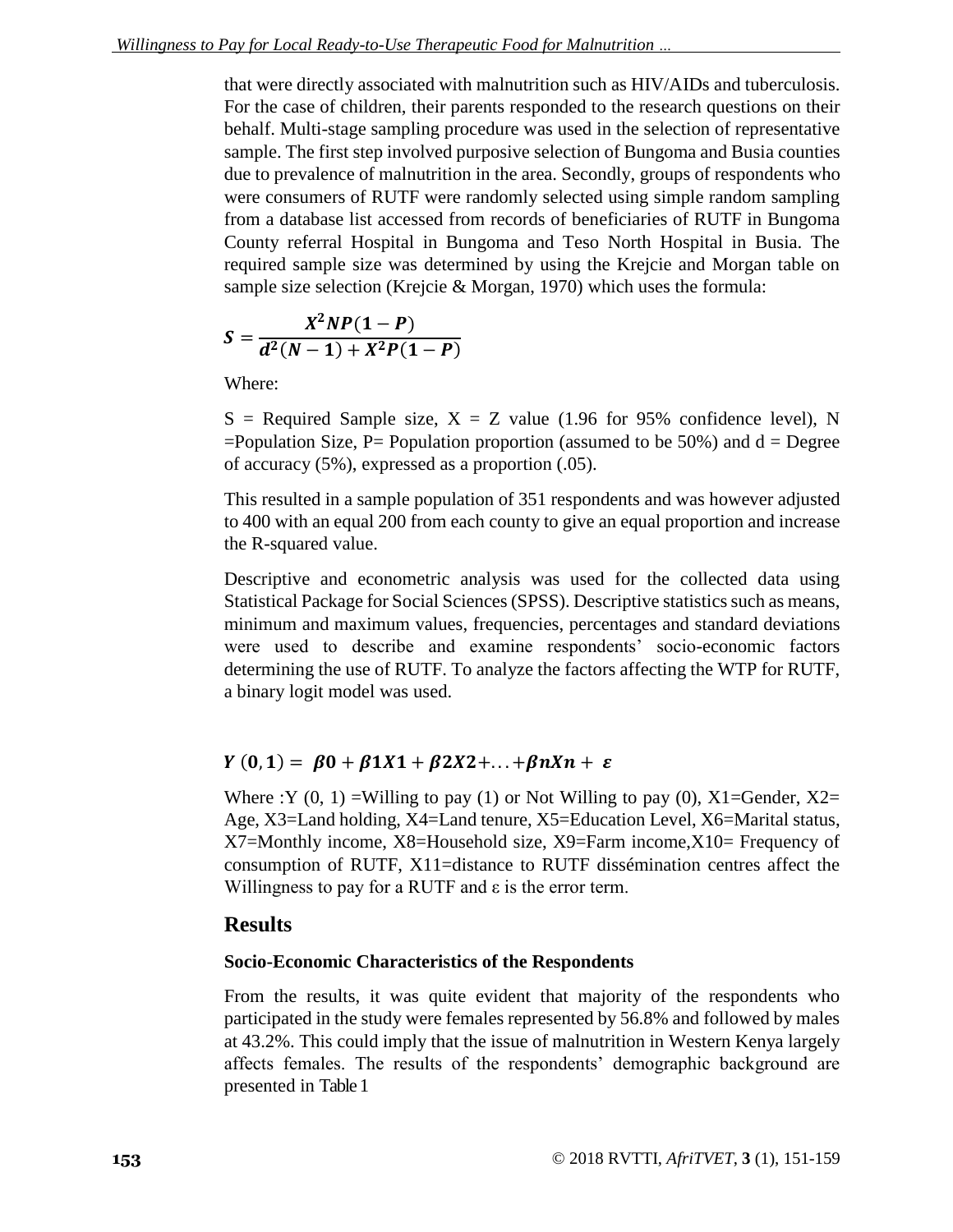The highest proportion of the respondents, 46.9%, was within the age bracket of 19-35. The remaining 53.1% was shared among respondents of age brackets less than 18 (7.4%), 36-50 (25.9%) and greater than 50 (19.8%). Those who practiced farming as their primary occupation stood at 32.1%. The remaining 67.9% were distributed between those who were housewives, casual workers, small scale business, large scale business and those who had formal employment at 8.6%, 18.5%, 28.4%, 2.5% and 9.9% respectively. Results from the type of land tenure show that most of the respondents (28.4%) acquired their land through inheritance. The remaining 71.6% shared between those who had title at 24.7%, without title at 16.0%, leased 19.8%, and communal land at 11.1%.

| <b>Variable</b>           |                             | <b>Frequency</b> | $\frac{0}{0}$ |
|---------------------------|-----------------------------|------------------|---------------|
| <b>Marital Status</b>     | Single                      | 124              | 30.9          |
|                           | Married                     | 84               | 21.0          |
|                           | Widowed                     | 74               | 18.5          |
|                           | Separated/Divorced          | 118              | 29.6          |
| <b>Respondent Age</b>     | Less Than 18                | 30               | 7.4           |
|                           | 19-35                       | 188              | 46.9          |
|                           | $36 - 50$                   | 104              | 25.9          |
|                           | <b>Greater Than 50</b>      | 78               | 19.8          |
| <b>Level Of Education</b> | <b>No Formal Education</b>  | 30               | 7.4           |
|                           | Primary                     | 208              | 51.9          |
|                           | Secondary                   | 133              | 33.3          |
|                           | <b>Tertiary</b>             | 20               | 4.9           |
|                           | University                  | 9                | 2.5           |
| <b>Land Tenure</b>        | <b>With Title</b>           | 99               | 24.7          |
|                           | <b>Without Title</b>        | 64               | 16.0          |
|                           | Leased                      | 79               | 19.8          |
|                           | <b>Inherited</b>            | 114              | 28.4          |
|                           | Communal                    | 44               | 11.1          |
| <b>Household Head</b>     | Housewife                   | 34               | 8.6           |
| <b>Occupation</b>         | <b>Casual Worker</b>        | 74               | 18.5          |
|                           | <b>Small Scale Business</b> | 114              | 28.4          |
|                           | <b>Large Scale Business</b> | 10               | 2.5           |
|                           | Farmer                      | 128              | 32.1          |
|                           | <b>Formal Employment</b>    | 40               | 9.9           |
| <b>Level of Income</b>    | <b>KShs 10,000</b>          | 252              | 63.0          |
|                           | Ksh10,001-Ksh25,000         | 124              | 30.9          |
|                           | Ksh25,001-Ksh50,000         | 15               | 3.7           |
|                           | $>$ Ksh75,000               | 10               | 2.4           |

**Table 1** *Socio-economic Characteristics of Respondents (Discrete Variables)*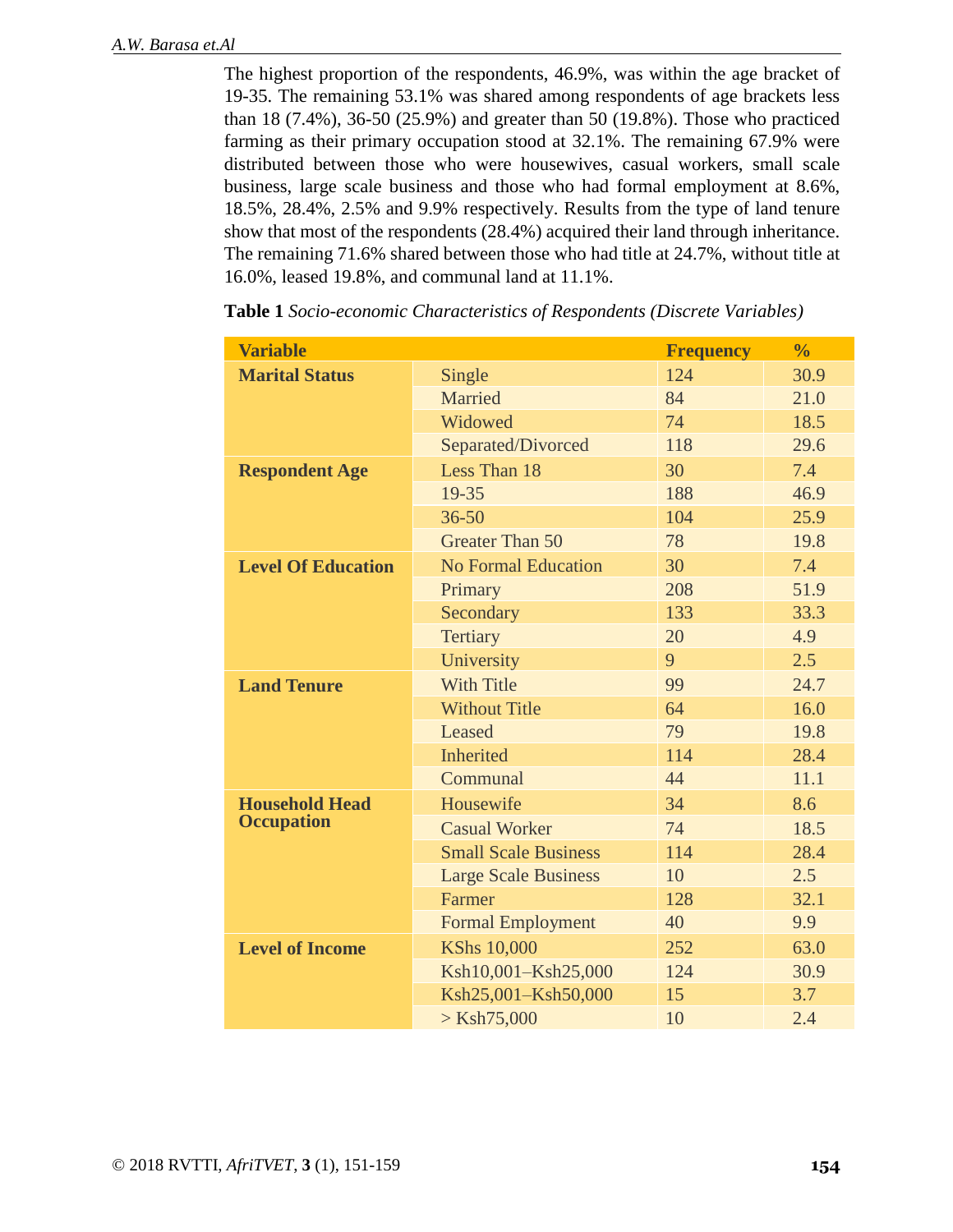Results of the marital status of the household head indicated that majority of the respondents; 30.9% were single, closely followed by those who were separate/ divorced with 29.6%. At third were the ones who were married who accounted for 21% and finally the widowed who stood at 18.5%. The results of the education level of the respondents indicated that majority of them had reached primary school level at 51.9%, 33.3% had furthered on to secondary school, 7.4% never attended any formal school, 4.9% reached tertiary school while a mere 2.5% reached University. Majority of the respondents at 63% earned an income of below Ksh 10,000 per month. The respondents earning between Ksh 10,001 and Ksh 25,000 accounted for 30.9%. The proportion of respondents kept on decreasing with increasing income level with 3.7% of the respondents earning between Ksh 25,001 and Ksh 50,000 while only 2.5% of the respondents earning above Ksh 50,000 per month.

|                                                  |                | N Min | <b>Max</b> | <b>Mean</b> | <b>Std. Deviation</b> |
|--------------------------------------------------|----------------|-------|------------|-------------|-----------------------|
| Total Land Holding 81 00                         |                |       | 6.00       | 1.92        | 1.41                  |
| <b>Total Household</b> 81 1.00<br><b>Members</b> |                |       | 22.00      | 7.59        | 4.73                  |
| <b>Log Total Income</b>                          | $81 \quad .00$ |       | 5          |             | 0.63                  |

**Table 2** *Socio-economic Characteristics of Respondents (Continuous Variables)*

The total land holding of the respondents had an overall mean of 1.9 acres indicating the existence of smallholder farmers. The maximum land size was found to be 6 acres while some respondents did not own land as shown in Table 2 above. The average household size was composed of 7 members with some households recording a maximum of 22 members showing a prevalence of large population in relation to the small land holdings. The average annual income from farming stood at Ksh 12752 translating to a monthly income of Ksh 1063.

## **Logit Model Results**

## **Model summary and dagnostic tests results.**

With a Nagelkerke square of 0.887 and Cox and Snell R square value of 0.655, the model explains between 65.5% and 88% of the variability of the response data around its mean. The normality test results of the data set indicated that the data was normal as the significance of the Shapiro-Wilk's W test was greater than 0.05.The Hosmer and Lemeshow test of goodness of fit suggests the model is a good fit to the data as  $p=0.982(>0.05)$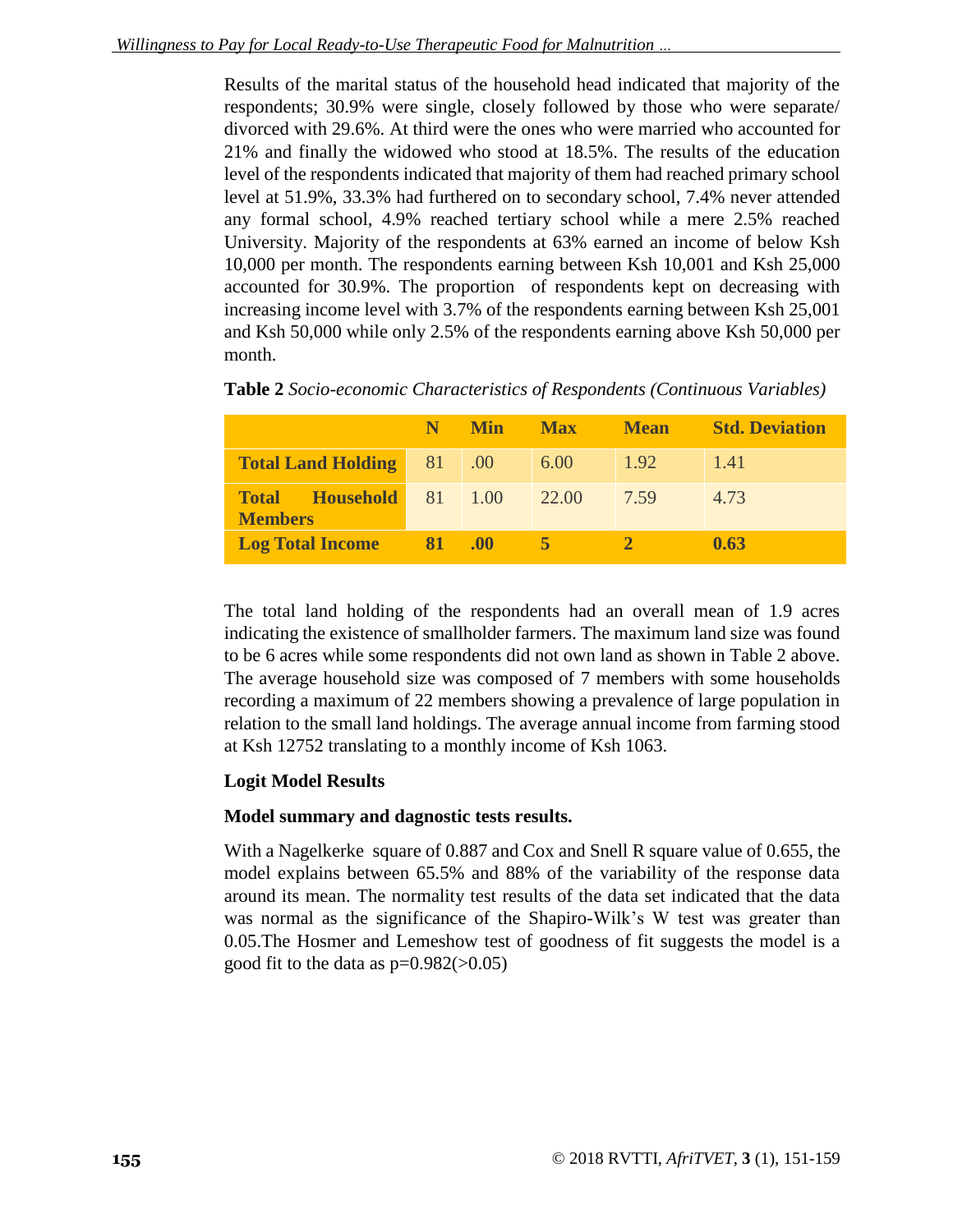**Table 3** *Model Summary*

| <b>Cox and Snell Nagelkerke</b><br><b>R</b> Square | <b>R</b> Square | <b>Shapiro-Wilk's W test</b> |    |            | <b>Hosmer</b> and<br><b>Lemeshow</b><br><b>Test</b> |
|----------------------------------------------------|-----------------|------------------------------|----|------------|-----------------------------------------------------|
|                                                    |                 | <b>Statistic</b>             | df | <b>Sig</b> |                                                     |
| .655                                               | .887            | 0.756                        | 81 | 0.062      | 0.982                                               |

**Factors affecting cconsumers' willingness to pay**. The results of the Logit Model show that the age of respondent ( $p \le 0.10$ ), land tenure ( $p \le 0.10$ ), monthly income (p <0.10), size of household (p <0.10) and total income from farming (p <0.10). Frequency of consumption of RUTF ( $p < 0.10$ ) were significantly affecting the willingness to pay for RUTF as shown in Table 4. The total and income from farming is attributed to the fact that a farmer who has a high income will be able to afford to purchase the RUTF. The frequency of consumption might be attributed to the fact that the respondents felt the pinch of spending on the already available RUTF and would opt for an alternative that favours them financially*.* 

|                                  | B        | <b>S.E.</b> | Sig.    | Exp(B) |
|----------------------------------|----------|-------------|---------|--------|
| <b>Gender</b>                    | $-1.374$ | 1.653       | .406    | .253   |
| Age                              | 2.792    | 1.573       | .076    | 16.308 |
| <b>Land</b><br><b>Holding</b>    | $-0.909$ | .595        | .127    | .403   |
| <b>Land</b><br><b>Tenure</b>     | $-1.543$ | .776        | $.047*$ | .214   |
| <b>Education</b><br><b>Level</b> | 1.820    | 1.323       | .169    | 6.173  |
| <b>Marital</b><br><b>status</b>  | 1.624    | 1.041       | .119    | 5.074  |
| <b>Monthly</b><br><b>Income</b>  | 1.640    | .926        | .076    | 5.158  |
| <b>Household</b><br><b>Size</b>  | $-2.089$ | .913        | $.022*$ | .124   |
| <b>Farm</b><br><b>Income</b>     | .000     | .000        | .054    | 1.000  |
| <b>Frequency</b>                 | 3.587    | 1.744       | $.040*$ | 36.125 |
| <b>Distance</b>                  | $-.063$  | .039        | .102    | .939   |
| <b>Constant</b>                  | $-9.729$ | 8.594       | .258    | .000   |

\*, \*\*: significant at 5% and 1% level respectively

Household size was found to be significant and negatively influenced the willingness to pay for locally produced RUTF. This negative relationship was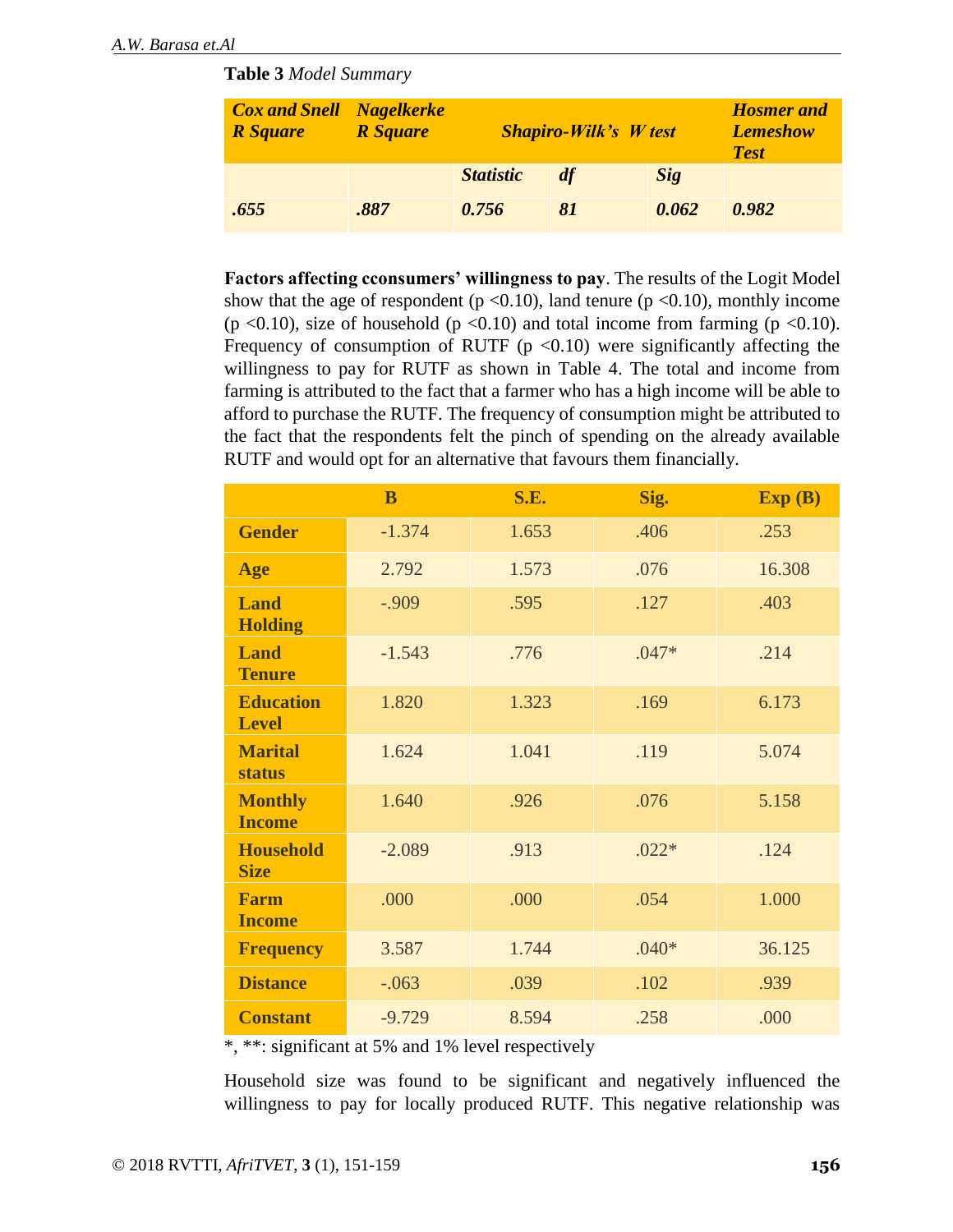attributed to the increase in financial constraints that comes with a large household hence discouraging the purchase of RUTFs. Similar results were reported by Bett, Peters, Nwankwo, and Bokelmann (2013) in the analysis of consumer preferences and willingness to pay for underutilized indigenous chicken products. Similarly, a study by Owusu (2009) in Kumasi - Ghana showed that household size significantly influence consumers' WTP for organic fruits and vegetables.

Results from the type of land tenure show that most of the respondents at 28.4% acquired their land through inheritance. The remaining 71.6% shared between those who had title were 24.7%, without title at 16.0%, leased at 19.8%, and communal land at 11.1%. The land tenure was found to be significant at 5%. With a high percentage of the respondents owning land meant that money which would have been used to pay rent is now at their disposal to pay for RUTFs. On the contrary, it also shows the inability of most of the respondents to purchase new lands. This creates a concern and a future worrying trend considering the increase in population leading to more land division and emergence of small holder farms as generations pass. This would later translate to inability to own asset and subsequently the inability to pay. These findings are similar with those of Rohith & Chandrakanth (2011), and Mezgebo Tessema and Asfaw (2013). These results also coincide with a study by Akter (2006) on factors affecting the willingness to pay for crop insurance in rain-fed areas. His results indicated that economic status such as land size, land tenure and household assets highly affected the willingness to pay. The frequency of consumption of RUTF was found to significantly and positively influence the willingness to pay for an alternative RUTF at 5% level of significance. This can be attributed to the fact that those respondents who used RUTF more frequently knew the importance of RUTF and saw an option for an alternative as a reprieve to the challenges they had been experiencing in accessing RUTF. Consistent findings to these results were found by Alemayehu (2014); and Ogunniyi, Sanusi & Ezekiel (2011); Wendimu & Bekele (2011), who found a positive relationship between frequency of utilization and willingness to pay.

## **Conclusion**

The aim of the study was to determine the willingness to pay for RUTFs and factors influencing the willingness to pay for RUTF. Majority (63%) of the respondents were willing to pay for RUTF while 37% were not willing to pay. The higher ratio of willingness to pay reveals the importance of producing a local alternative RUTF as there is ready demand. The findings also revealed that household socio-economic characteristics play an essential role in influencing the willingness to pay for RUTF. Age, Income from farming, frequency of consumption of RUTF and total income were found to positively influence the WTP, while household size and land tenure negatively and significantly affected WTP. Household size had a negative influence because the more the household size, the more the strain on income and the less the disposable income to buy supplements. Age had a positive influence as increase in age led to more enlightenment on the importance of RUTF and the need to be health conscious.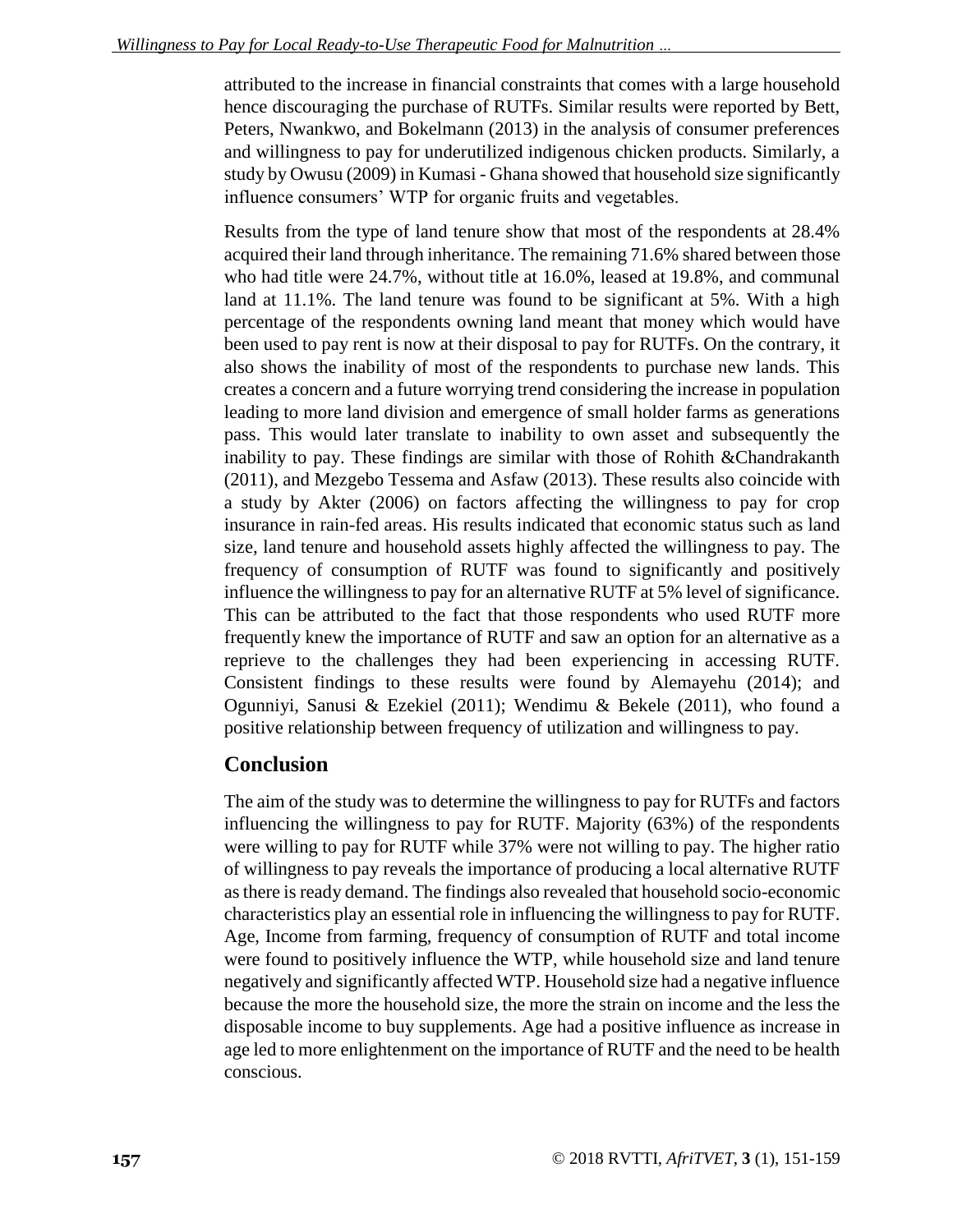#### **Recommendations**

The WTP analysis results show there is high demand for RUTF and therefore they provide strong evidence for the positive impact of RUTF as a potential avenue for alleviating malnutrition in Kenya. This calls for increased investments and policy support for increasing production to satisfy the demand and ultimately manage malnutrition. Furthermore, most of the ingredients used in production of RUTF thrive well in Western Kenya. This can create a marketing opportunity for the locals to the producers of RUTF and hence economically benefit the locals. The socio economic factors, specifically the land tenure, frequency of consumption and the household size should be considered when developing a marketing mix for the product.

#### **References**

- Akter, S. (2006). Farmers' willingness to pay for irrigation water under government- managed small scale irrigation projects in Bangladesh. *Journal of Bangladesh Studies* 9:21-31.
- Alemayehu, T. (2014). Farmers' small holder farmers' willingness to pay for improved irrigation water: a contingent valuation study in Koga Irrigation Project Ethiopia. *Journal of Economic and Sustainable Development*, 5(19)5-15.
- Bett, H., Peters, K., Nwankwo, U., & Bokelmann, W. (2013). Estimating consumer preferences and willingness to pay for the underutilized indigenous chicken products." *Food Policy*, 41(10), 218-225.
- Dibari, F., El Hadji, I. D., Collins, S., & Seal, A. (2012). Low-cost, ready-to-use therapeutic foods can be designed using locally available commodities with the aid of linear programming*. The Journal of nutrition*, 142(5), 955-961.
- Klasen, F., Ravens-Sieberer, U., Herdman, M., Devine, J., Otto, C., Bullinger, M., & Rose, M. (2014). The European KIDSCREEN approach to measure quality of life and well-being in children: development, current application, and future advances. *Quality of life research*, 23(3), 791-803.
- KNBS. (2010). Macro: Kenya demographic and health survey 2008-09. Calverton, MD*: Kenya National Bureau of Statistics and ICF Macro*, 430.
- Krejcie, R. V., & Morgan, D. W. (1970). Determining sample size for research activities. *Educational and psychological measurement*, 30 (3), 607-610.
- Kwena, A. M. (2016). Protein-energy malnutrition in two cohorts of children in a Malaria Endemic Region of Western Kenya. *Pakistan Journal of Medical Research*, 55 (2), 35.